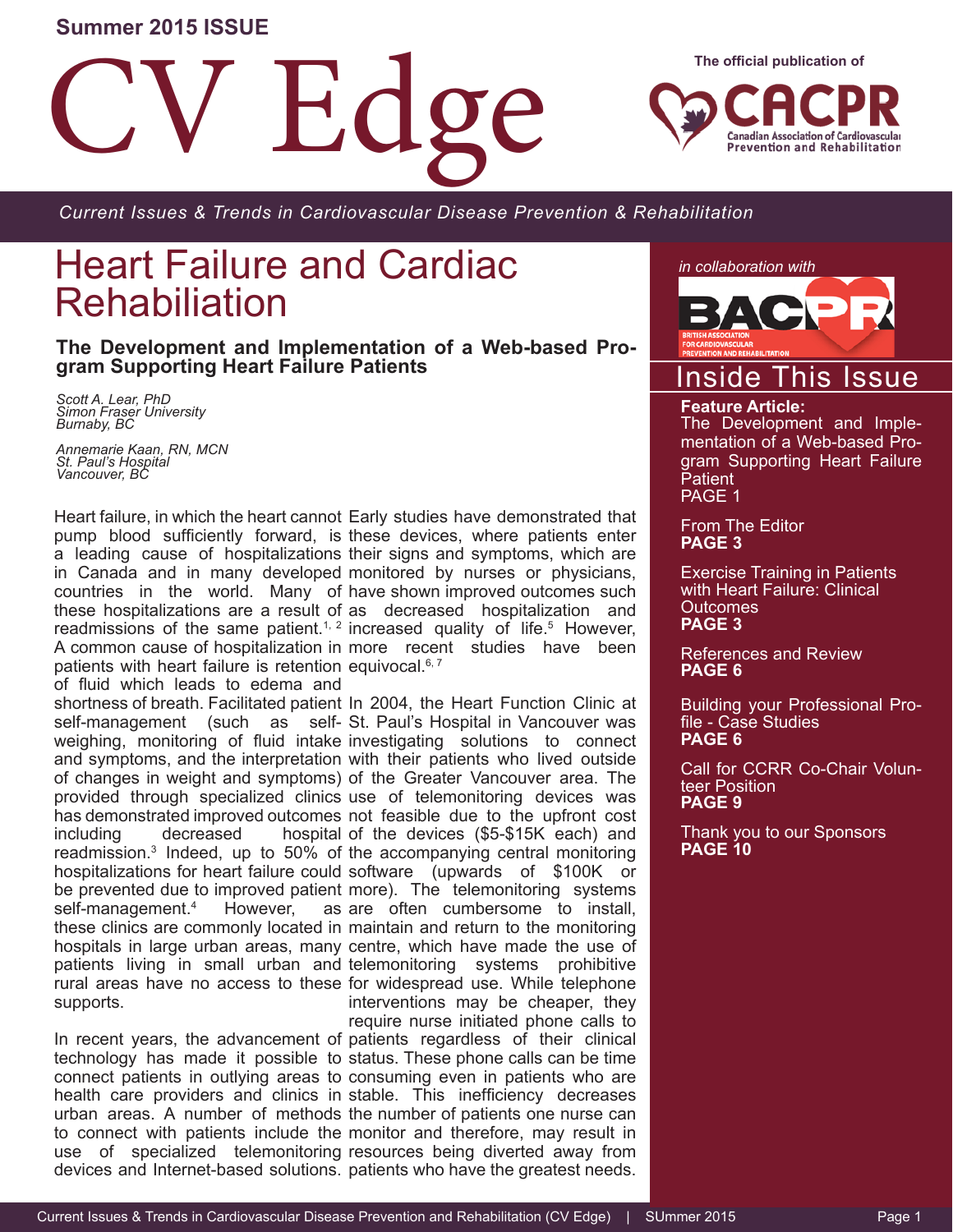Additionally, telephone interventions do not offer the opportunity for interactive displays of patient data.

In contrast, the Internet as a means for health care delivery has numerous advantages: 1) it is widespread and increasing in all age groups, 2) it is inexpensive, 3) it facilitates both patient data transfer and patient feedback, thereby supporting patient self-management, 4) it is scalable to larger patient volumes, 5) it delivers health care directly to the patient (predominantly in their home) and 6) it requires minimal set-up for patients with current Internet access. While older adults tend to have lower levels of Internet access than their younger counterparts, Internet access is growing the fastest in people over 65 years.8 We had previously demonstrated that 66% of cardiac inpatients had home Internet access and that more than 70% of these patients used the Internet more than three times per week.9 As a result, the Heart Function Clinic decided to develop and evaluated an Internet-based 'virtual' Heart Function Clinic (vHFC) that could be used to support the Clinic's patients.

The vHFC was developed in 2006 and consisted of a password protected website that patients could access from their home computer. After logging in, patients were directed to enter their morning weight and answer the following yes/no questions pertaining to their heart failure symptoms daily as compared to how they felt the day before:

- 1. Do you feel your breathing is more difficult?
- 2. Are your ankles more swollen, or do you feel bloated?
- 3. Did you wake up feeling more short of breath?
- 4. Have you felt your heart racing, fluttering or missing beats more than normal?
- 5. Do you have less energy or feel more tired or dizzy?

The website generated an alert if the patient's weight changed significantly – usually two kilograms or more in two days, five kilograms or more in seven days – however could be individualized, if they answered 'Yes" to any one of the five questions, or if data entry was missed for three consecutive days. If an alert was generated, patients were directed to a webpage that contained a message reiterating their responses and indicating that the vHFC nurse will contact them on the next working day for follow-up. When the nurse logged onto the website, she saw all patient alerts in the nurse's inbox. Alerts were resolved through telephone consultation between the nurse and patient. The nurse reinforced self-monitoring skills but if the symptoms required medical management the nurse directs the patient to appropriate action, which may be follow-up by their physician or heart failure clinic. If the patient's weight did not change and if they answered 'No' to the five questions, then no alert was generated and the subsequent webpage contained a message stating that they are doing well according to their responses,

but that they should seek medical assistance if they feel unwell. Patients could also view their progress page which included a chart of their weight over time along with highlighting the days on which they generated alerts. Using the principles of self-management, participants were able to visually see the connection between changes in their weight and their symptoms, thus reinforcing the need for maintaining their weight through medication adherence, and salt and fluid restriction.

The vHFC underwent a pilot evaluation in 20 patients newly referred to the St. Paul's Hospital Heart Function Clinic.10 After six months, there were 456 alerts generated of which 295 (64.7%) were for lack of data entry. We observed an improvement in maintenance of the subscale of the Self-Care of Heart Failure Index<sup>11</sup> ( $p=0.039$ ). There was also non-significant improvements in the subscale of the Self-Care of Heart Failure Index (p=0.069), Minnesota Living With Heart Failure Questionnaire<sup>12</sup> (p=0.337), 6-minute walk test (p=0.124), and NTproBNP (p=0.210). From our study exit interviews, participants stated that the website was easy to use and that it made them feel connected to their healthcare professional. Sample comments included:

"I enjoyed it, I found it useful and I thought somebody out there is looking at it you know and giving me a call [if] something is wrong... you wouldn't normally phone a doctor and say my foot is swelling a bit." (male, 73 years)

"It made me understand to look for any of the symptoms I used to shrug off as just something else. Now I'm more concerned with what my body is actually doing. So that I'm more aware of whether my heart is really bothering me or whether it's something else" (male, 48 years)

From this pilot study we also received feedback that informed the subsequent iteration of the vHFC. Patients indicated they found that answering just yes/no to the questions was too restrictive and that they wanted to include a free-text box to qualify their responses. As a result, the questions were modified so that patients can answer questions based on a five-point Likert scale and a free-text field was added. If patients answered a five (indicating their symptoms were 'much worse') to any single question or answered a four (indicating their symptoms were 'a little worse') to more than three questions or entered text in the free-text field, an alert would be generated. The system will also allow patients to enter data at intervals other than daily for those who were more stable and patients could enter in a vacation stop. These changes were done to reduce the number of alerts for no data entry. Lastly, patients can now enter in blood pressure and heart rate data, both of which have alert thresholds.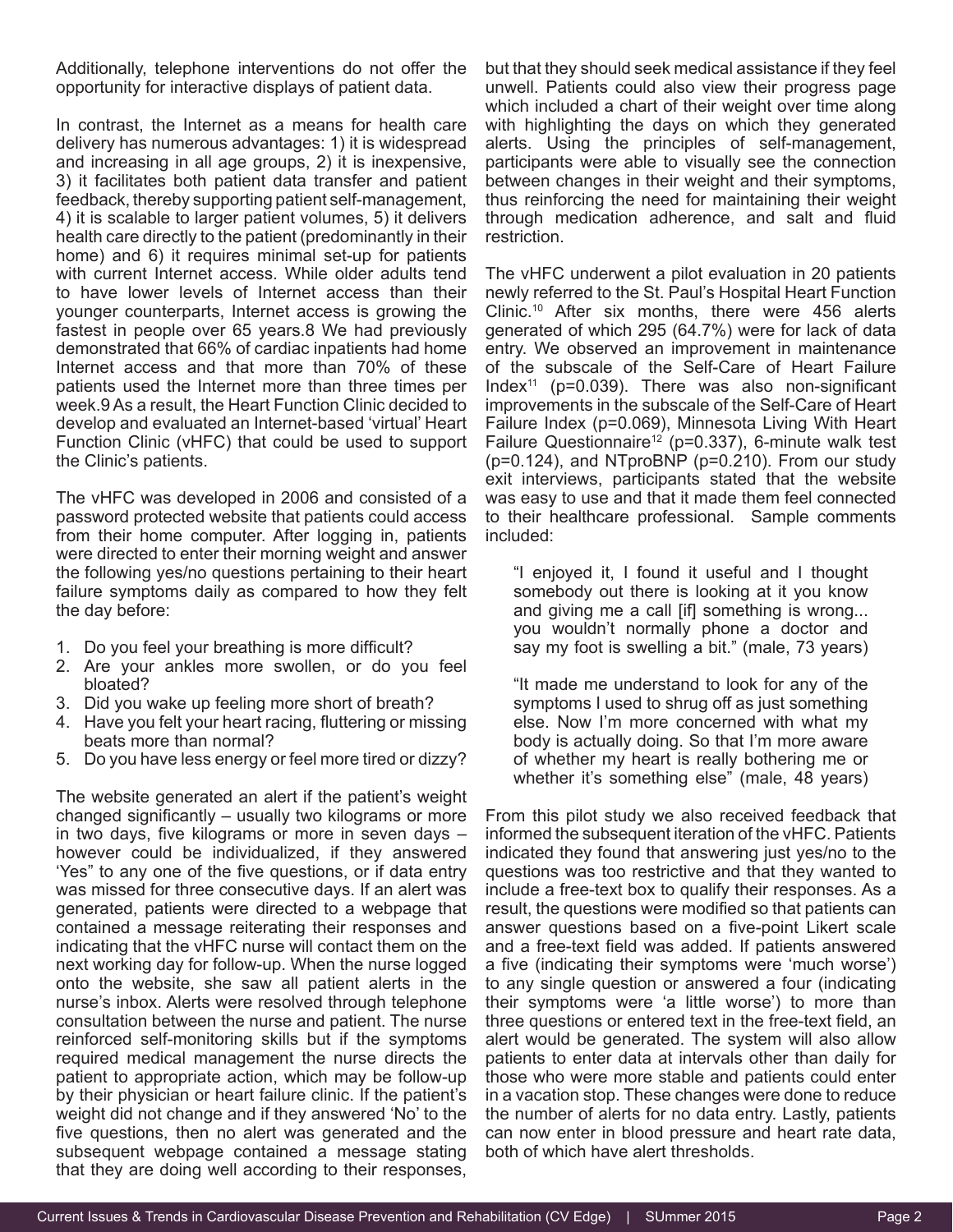With the above changes and success of the vHFC, the vHFC has been implemented into the heart function clinics of St. Paul's Hospital and Vancouver General Hospital. To date, over 130 patients have used the vHFC to help manage their care and there are 40 patients currently using it. Over this time we have found that the vHFC can be a valuable support to patients with heart failure without requiring costly infrastructure.

#### **References**

- 1. Tsuyuki, R.T., M.C. Shibata, C. Nilsson, and M. Hervas-Malo, Contemporary burden of illness of congestive heart failure in Canada. Can J Cardiol, 2003. 19(4): p. 436-8.
- 2. Canadian Institute for Health Information. Health Indicators, 2008, in Health Indicators. 2008, Canadian Institute for Health Information: Ottawa.
- 3. Arnold, J.M., P. Liu, C. Demers, et al., Canadian Cardiovascular Society consensus conference recommendations on heart failure 2006: diagnosis and management. Can J Cardiol, 2006. 22(1): p. 23-45.
- 4. Jovicic, A., J.M. Holroyd-Leduc, and S.E. Straus, Effects of self-management intervention on health outcomes of patients with heart failure: a systematic review of randomized controlled trials. BMC Cardiovasc Disord, 2006. 6: p. 43.
- 5. Clark, R.A., S.C. Inglis, F.A. McAlister, et al., Telemonitoring or structured

telephone support programmes for patients with chronic heart failure: systematic review and meta-analysis. BMJ, 2007. 334(7600): p. 942.

- 6. Chaudhry, S.I., J.A. Mattera, J.P. Curtis, et al., Telemonitoring in patients with heart failure. N Engl J Med, 2010. 363(24): p. 2301-9.
- 7. Koehler, F., S. Winkler, M. Schieber, et al., Impact of remote telemedical management on mortality and hospitalizations in ambulatory patients with chronic heart failure: the telemedical interventional monitoring in heart failure study. Circulation, 2011. 123(17): p. 1873-80.
- 8. Statistics Canada, Canadian Internet Use Survey. The Daily, 2013: p. 5-7.
- 9. Lear, S.A., Y. Araki, B. Maric, et al., Prevalence and characteristics of home Internet access in patients with cardiovascular disease from diverse geographical locations. Can J Cardiol, 2009. 25(10): p. 589-93.
- 10. Maric, B., A. Kaan, Y. Araki, et al., The use of the Internet to remotely monitor patients with heart failure. Telemed E Health, 2010. 16(26-33).
- 11. Riegel, B., B. Carlson, D.K. Moser, et al., Psychometric testing of the selfcare of heart failure index. J Card Fail, 2004. 10(4): p. 350-60.
- 12. Rector, R.S., S.H. Kubo, and J.N. Cohn, Patients' self-assessment of their congestive heart failure. II. Content, reliability, and validity of a new measure— the Minnesota Living with Heart Failure questionnaire. Heart Fail, 1987. 3: p. 198-209.



*Robert S. McKelvie MD, PhD, FRCPC, Hamilton Health Sciences David Braley Cardiac, Vascular and Stroke Research Institute, Hamilton, ON*

#### **INTRODUCTION**

Heart failure (HF) is a common syndrome that is the final common pathway for a number of cardiac conditions but most commonly is related to ischemic heart disease or hypertension.<sup>1</sup> Although the focus is often on abnormalities of the heart, it is well known that peripheral abnormalities, especially involving the skeletal muscles, significantly contribute to the functional impairment found in HF patients.2,3 The findings of skeletal muscle abnormalities have provided

substantial support for the skeletal muscle hypothesis (Figure 1) as an explanation for the exercise intolerance in HF patients.<sup>2</sup> Left ventricular (LV) dysfunction reduces blood flow and activates a catabolic state causing skeletal muscle myopathy, which contributes to fatigue and dyspnea. This, in turn, stimulates ergoreceptors in the skeletal muscles leading to increased ventilation and sympathoexcitation with vagal withdrawal. The resultant vasoconstriction and increased afterload cause further deterioration of LV function, forming a



*Dr Warner Mampuya, MD, PhD, FRCPC*

## From the Editor

Dear Friends,

I wish you had a good time with<br>your family and friends. We present here a brief bulletin for the end of this summer.

Recent studies have demon-<br>strated that Cardiac rehabilitation is an important tool in the thera- peutic armamentarium of heart failure.

The first article by Scott Lear and Annemarie Kann speaks about<br>the importan<u>ce of adapted inter-</u> net program to better serve pa-<br>tients with heart failure.

We republished the second article because of the favorable repercussion after its first publication in 2011. The article is about one of the fundamental aspects of cardiac rehabilitation : physi-<br>cal retraining. In this article, Dr. Robert S. McKelvie assesses the effects of physical exercise on the clinical evolution of patients suffering from heart failure. This article encourages the prescription of physical exercise in these patients.

In the References and Reviews section, Kelly Angevaare summarizes two recently published articles. The first article by Spaling MA et al. is a systematic review about the opinions of patients with heart failure on self-care. This article highlights the ele- ments which could improve the support that we, the profession-<br>als, can bring to these patients. The second article by JA Stone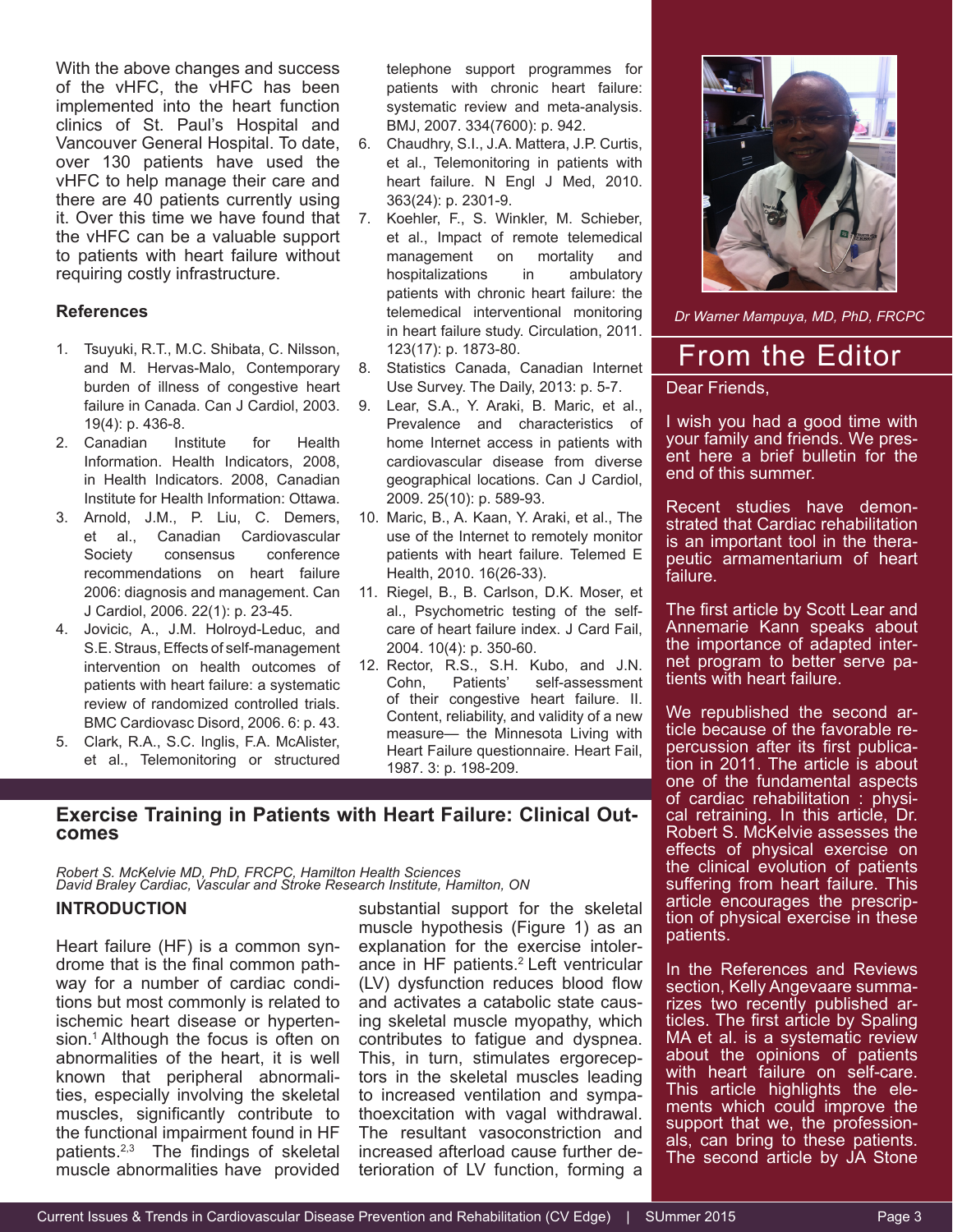vicious cycle. Ultimately this results in further worsening of exercise tolerance, skeletal muscle myopathy, and may eventually lead to a progressive adverse effect on LV remodeling.

This theory would support the use of prescribing exercise training for HF patients. The present paper reviews the effects of exercise training on clinical outcomes in patients with HF.

#### **EFFECTS OF EXERCISE TRAIN-ING ON CLINICAL OUTCOMES**

#### **Effects of Exercise Training on Exercise Performance**

There have been a number of studies assessing the effects of exercise training on exercise performance.<sup>4,5</sup> In general, the studies have demonstrated improvements in peak exercise performance although most of them only recruited a relatively small number of patients.<sup>4,5</sup> The three larger randomized studies have found variable improvement in peak exercise performance.6-8 Belardinelli et al<sup>6</sup>,in 99 HF patients, found the exercise group had an 18% improvement in peak oxygen uptake (peak  $VO<sub>2</sub>$ ). McKelvie et al<sup>7</sup>, in 181 HF patients, found the exercise group had a 14% improvement in peak  $VO<sub>2</sub>$ . The much larger study by O'Connor et al<sup>8</sup> in 2331 HF patients, found the exercise group had a 4% increase in peak VO $_{\textrm{\tiny{2}}}$ .

#### **Potential Mechanisms for Exercise Training Improving Outcomes**

Table 1 outlines the various potential mechanisms by which exercise training may improve clinical outcomes in HF patients. Exercise training has been demonstrated to improve cardiac output and regional blood flow, which is associated with an increase in peak VO<sub>2</sub>.<sup>5</sup> Alterations in the autonomic nervous system that decrease sympathetic tone and increase vagal tone would also potentially improve survival and possibly decrease the hospitalization rate.<sup>9,10</sup> Exercise training has a direct effect on the skeletal muscle including causing an increase in aerobic enzymes, improving mitochondrial function, and increasing the relative amount of type 1 muscle fibres.<sup>5</sup> Effects on the peripheral vasculature include potential improvement of coronary blood flow, which may lead to a reduction in myocardial ischemia and myocardial infarction.<sup>5</sup> Therefore, given the overall effects of exercise training, there potentially could be an improvement in quality of life (QOL), reduction of hospitalizations, and improvement in survival.

#### **Effects of Exercise Training on Quality of Life, Mortality, and Morbidity**

#### **Effects of Exercise Training on Quality of Life**

Quality of life has been examined in a number of studies examining the effectiveness of exercise training in HF patients.1,11 The QOL measures have varied and often the studies consisted of relatively small sample sizes.<sup>1,11</sup>

A recent meta-analysis has examined the effects of exercise training on QOL in HF patients.<sup>11</sup> In this offers a 100% Canadian perspective on using physical exercise as therapy for patients with heart failure.

Finally, in the Professional Profile section, we present a case report on retraining of patients waiting for cardiac transplant. We repub-<br>lished the article by M. Keast and<br>S. Black of Ottawa University because this is a reality that many of us are more and more being faced with in our practice. In this article, the authors discuss a exer- cise training program for patients waiting for cardiac transplant who have both a ventricular assist de- vice and a defibrillator implanted.

To finish, I would like to invite all of you to share with us your ideas on<br>the pertinence to continue this publication and the changes needed to improve our communications.

Please take time to answer the survey which will be shortly sent to all members. You participation will help us better understand your needs and preferences.

I am looking forward to seeing you soon in Toronto.

Yours sincerely,

Warner Mampuya

**Table I** 

Potential Mechanisms by Which Exercise Training Improves Outcomes

| <b>Organ System/Tissue</b>                           | <b>Response to Exercise Training</b>                                                                                                 | <b>Effect on Mortality and Morbidity</b>                                                                                                                     |
|------------------------------------------------------|--------------------------------------------------------------------------------------------------------------------------------------|--------------------------------------------------------------------------------------------------------------------------------------------------------------|
| Improve Central Transport<br>and Regional Blood Flow | $\uparrow$ in cardiac output; $\uparrow$ in peak $\vee$ 0 <sub>2</sub> ; reverse<br>chronotropic incompetence; ↑ regional blood flow | ↑ peak V0 <sub>2</sub> → $\left\{\begin{array}{l} \uparrow$ survival;<br>↓ hospitalization                                                                   |
| Autonomic Nervous System                             | ↑ HRV; ↓ plasma NE (rest)                                                                                                            | ↑ HRV → ↓ arrhythmia → $\left\{\uparrow \text{survival}\atop \downarrow \text{~hospitalization}\right\}$<br>$\downarrow$ plasma NE $\rightarrow$ 1 Tsurvival |
| Skeletal Muscle                                      | $\uparrow$ aerobic enzymes: $\uparrow$ mitochondria size/density: $\uparrow$<br>capillary density; $\uparrow$ relative type I fibers | Change in muscle composition $\rightarrow \left\{\begin{array}{c} \uparrow QOL \\ \downarrow$ hospitalization                                                |
| Peripheral vasculature                               | T vasculature reactivity                                                                                                             | ↑ coronary blood flow $\rightarrow \downarrow$ Ischemia and MI $\rightarrow \uparrow$ survival<br>↓ hospitalization                                          |

HRV heart rate variability; NE norepinephrine;  $\hat{\Gamma}$  = increase; peak VO<sub>2</sub> = peak oxygen uptake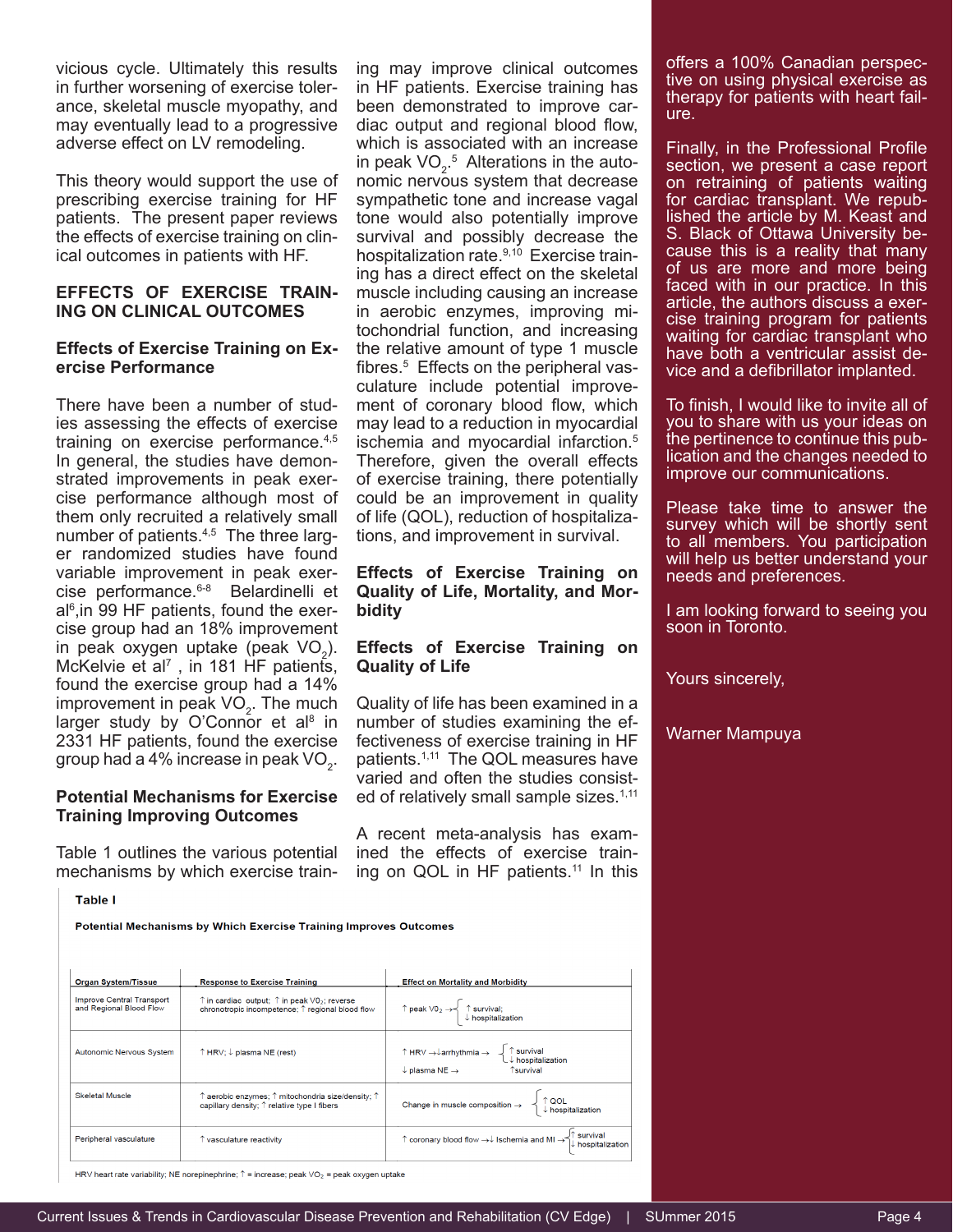

analysis, 9 studies that used the Minnesota Living With Heart Failure Questionnaire were included with a total of 463 patients. Exercise training resulted in a highly significant improvement of the Minnesota Living With Heart Failure Questionnaire score of 9.7 points (28% improvement), which is considered to be a clinically meaningful difference.<sup>1</sup> Interestingly, only one of the studies included in the meta-analysis could demonstrate a significant positive correlation between change in exercise capacity and change in QOL. This finding supports that QOL is only partly determined by the fitness level and that other factors affect the patient's perception of health. The Heart Failure: A Controlled Trial Investigating Outcomes of Exercise Training (HF-ACTION) study of 2331 patients assessed QOL using the Kansas City Cardiomyopathy Questionnaire  $(KCCQ).<sup>12</sup>$  After three months of exercise training, there was a great improvement in the overall KCCQ score (mean 5.21, 95% CI 4.42 to 6.00) compared with usual care alone (3.28, 95% CI 2.48 to 4.09). The additional 1.93 point increase (95% CI 0.84 to 3.01) in the exercise training group was statistically significant (p < 0.001). For the remainder of the study, there were no further significant changes in KCCQ for either group and there was a maintained greater overall improvement for the exercise group ( $p < 0.001$ ).

#### **Effects of Exercise Training on Mortality and Morbidity**

The demonstrated changes in the central and peripheral mechanisms would suggest that exercise training should result in a reduction in mortality and morbidity. For the most part, the individual studies have been relatively small and not specifically designed to examine clinical outcomes. Pooling data from smaller studies, that are not powered to examine clinical outcomes, is

often used to determine if there is a potentially beneficial effect of an intervention on mortality and morbidity. Smart and Marwick<sup>13</sup> found 17 studies, including 871 patients, randomized to exercise training or control examining the composite end point of mortality or adverse events. For this composite end point, the odds ratio was 0.68 (95% CI 0.46 to 1.00, p = 0.05). There were also 11 trials, with a total of 729 patients, reporting total mortality and the odds ratio was 0.61 (95% CI 0.37 to 1.02,  $p = 0.06$ ). There was no evidence to suggest differences within various subgroups in this analysis, indicating benefit regardless of variables such as age, symptomatic status, and degree of cardiac dysfunction.

The ExTraMATCH Collaborative group examined nine studies totaling 801 patients using a primary outcome of total mortality and a composite secondary outcome of mortality or hospital admission.<sup>14</sup> The hazard ratio (HR) for the primary outcome was 0.65 (95% CI 0.46 to  $0.92$ ;  $p = 0.015$ ). For the secondary composite outcome the HR was 0.72 (95% CI 0.56 to 0.93;  $p =$ 0.018). There were no significant differences observed between the pre-specified sub groups of age, gender, New York Heart Association class, HF etiology, peak VO $_{\rm 2}$ , LV ejection fraction, and duration of exercise program.

The HF ACTION study randomized 2331 HF patients to a minimum of 12 months of exercise training or usual care.8 The primary outcome was all cause mortality or hospitalization. The secondary outcomes were all-cause mortality, cardiovascular mortality or cardiovascular hospitalization, and cardiovascular mortality or HF hospitalization. There was also a pre-specified supplementary analysis, adjusting for highly prognostic baseline characteristics, performed on these out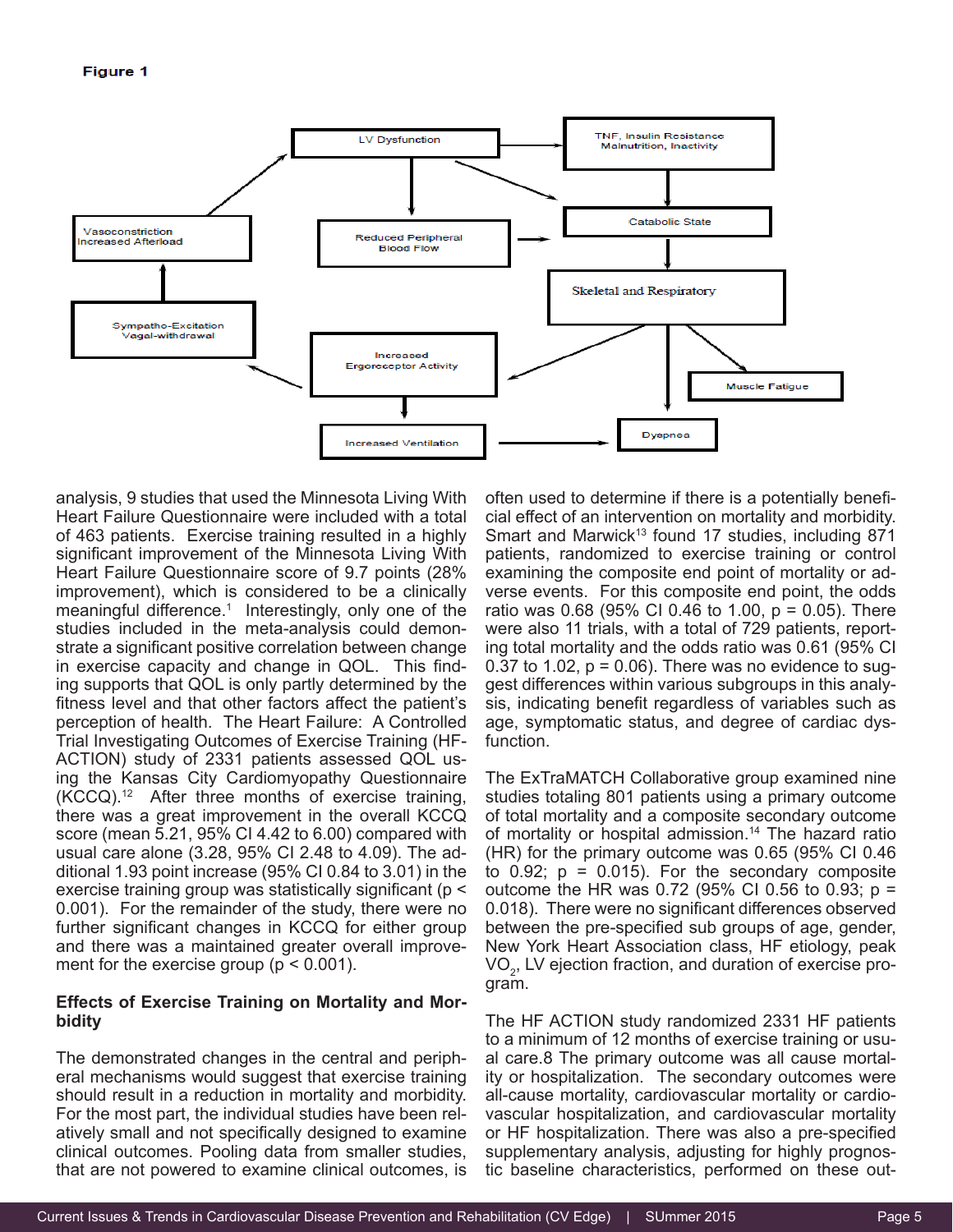comes. Exercise training resulted in a non-significant reduction in the primary outcome (HR 0.93; 95% CI 0.84 to 1.02;  $p = 0.13$ ), with an absolute reduction in the primary event rate at three years of 4%. After the pre specified adjustment of the baseline covariates exercise training was found to result in a significant (HR 0.89; 95% CI 0.81 to 0.99; p = 0.03) reduction in the primary outcome. The pre specified adjusted analysis also demonstrated a significant reduction (HR 0.85; 95% CI 0.74 to 0.99; p = 0.03) of the secondary outcome of cardiovascular mortality or HF hospitalization.

#### **SAFETY OF EXERCISE TRAINING FOR HEART FAILURE PATIENTS**

Although there are potentially many benefits associated with exercise training, the potential risks must be considered to gain an understanding of the overall safety related to training HF patients. The systematic review by Smart and Marwick<sup>13</sup> found there were no exercise-related deaths reported in patients during more than 60,000 patient-hours of exercise training. These data compare quite favourably to those found in normal and cardiac populations.15

The HF-ACTION study found there was no difference between the usual care and exercise groups for the occurrence of major cardiovascular events including worsening HF or myocardial infarction.<sup>8</sup> As well, there was no difference between the groups for hospitalization or death following exercise, ICD firing, or major musculoskeletal injuries. Therefore, the HF-ACTION study further supports the safety of exercise training.

#### **CONCLUSIONS**

Exercise training should be advised for HF patients. Training will improve exercise performance and QOL. Patients compliant with exercise training can expect an improvement in mortality and morbidity. Importantly, the studies would suggest that exercise training is safe.

#### **References**

- 1. Pina IL, Apstein CS, Balady GJ, et al. A statement from the American HeartAssociation Committee on exercise, rehabilitation, and prevention. Circulation 2003;107:1210-1225.
- 2. Piepoli M, Clark AL, Volterrani M, et al. Contribution of muscle afferents to the hemodynamic, autonomic, and ventilatory responses to exercise in patients with chronic heart failure. Ef-

#### **References and Reviews**

 *Kelly Angevaare, RKin, MSc, ACSM*-RC*EP UHN Cardiovascular Prevention and Rehabilitation Program,Toronto, ON*

#### **Improving support for heart failure patients: a systematic review to understand patients' perspectives on self-care.**

*Spaling MA, Currie K, Strachan PH, Harkness K, & Clark AM. J Adv Nurs. 2015 Jun 18. doi: 10.1111/jan.12712. [Epub ahead of print]*

fects of physical training. Circulation 1996;93:940-52.

- 3. Scott A, Wensel R, Davos CH, et al. Chemical mediators of the muscle ergoreflex in chronic heart failure: A putative role for prostaglandins in reflex ventilatory control. Circulation 2002;106:214-20.
- 4. Lloyd-Williams F, Mair FS, & Leitner M. Exercise training and heart failure: A systematic review of current evidence. Br J Gen Pract. 2002;52:47-55.
- 5. McKelvie RS. Heart Failure. In: Skinner JS, editor. Exercise Testing and Exercise Prescription for Special Cases: Theoretical Basis and Clinical Application. Lippincott Williams & Wilkins (Third Edition) 2005;Chapter 21:323-36.
- 6. Belardinelli R, Georgiou D, Cianci G, et al. Randomized, controlled trial of long-term moderate exercise training in chronic heart failure. Effects on functional capacity, quality of life, and clinical outcome. Circulation 1999;99:1173-182.
- 7. McKelvie RS, Teo KK, Roberts R, et al. Effects of exercise training in patients with heart failure: The Exercise Rehabilitation Trial (EXERT). Am Heart J 2002;144:23-30.
- 8. O'Connor CM, Whellan DJ, Lee KL, et al. Efficacy and safety of exercise training in patients with chronic heart failure: HF-ACTION Randomized Controlled Trial. JAMA 2009;301:1439- 450.
- 9. Roveda F, Middlekauff HR, Urbana M, et al. The effects of exercise training on sympathetic neural activation in advanced heart failure. J Am Coll Cardiol 2003;42:854-60.
- 10. Passino C, Severino S, Poletti R, et al. Aerobic training decreases B-type natriuretic peptide expression and adrenergic activation in patients with heart failure. J Am Coll Cardiol 2006;47:1835-1839.
- 11. Van Tol BAF, Huijsmans RJ, Kroon DW, et al. Effects of exercise training on cardiac performance, exercise capacity and quality of life in patients with heart failure: A meta analysis. Eur J Heart Fail 2006;8:841-50.
- 12. Flynn KE, Piña IL, Whellan DJ, et al. Effects of exercise training on health status in patients with chronic heart failure: HF-ACTION Randomized Controlled Trial. JAMA 2009;301:1451- 459.
- 13. Smart N and Marwick TH. Exercise training for patients with heart failure: A systematic review of factors that improve mortality and morbidity. Am J Med 2004;116:693-706.
- 14. ExTraMATCH Collaborative. Exercise training meta-analysis of trials in patients with chronic heart failure (ExTraMATCH). BMJ 2004;328:189-91.
- 15. Fletcher GF, Balady GJ, Amsterdam EA, et al. Exercise standards for testing and training: A statement for healthcare professionals from the American Heart Association. Circulation 2001;104:1694-1740.

Beyond clinical management of heart failure, patients' ongoing self-care is an important aspect of long-term heart failure treatment. This systematic review aimed to qualitatively examine the perspectives of heart failure patients, their caregivers, and health professionals to help inform strategies for improving heart failure selfcare among patients.

A total of 37 papers were included in the study, with a sample of 1343 patients ranging in age from 25-98 years (mean age of 66 years). Experiences from 75 caregivers and 63 health professionals were also con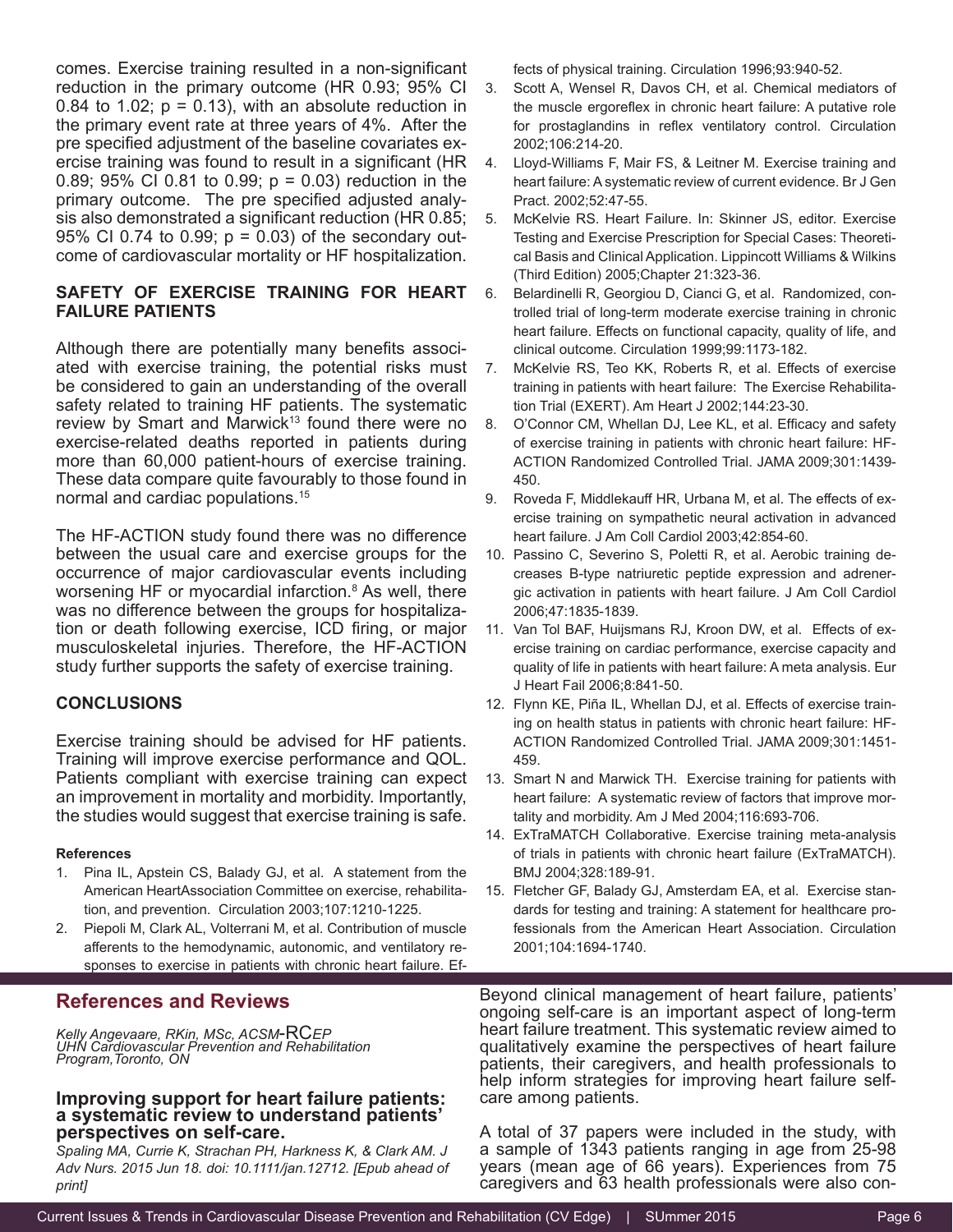sidered. Common themes that arose were patients' lack of knowledge around the role of medication in managing heart failure as well as the rationale for fluid restriction and daily monitoring of body weight. No re- cent symptoms or improved symptoms meant patients had difficulty viewing their condition as being chronic in nature. Furthermore, symptoms were sometimes misinterpreted as side effects of medications or other concurrent conditions (e.g., shortness of breath related to asthma versus heart failure).

Findings from this systematic review remind readers that educating patients on heart failure self-management does not end with information sharing. Rather, ongoing experiential learning, where patients are encouraged to reflect upon both successful and unsuccessful self-care situations, is strongly recommended to provide opportunity for improved self-efficacy and long-term self-care strategies.

Exercise therapy for heart failure patients in Canada. Stone JA, Hauer T, Haykowsky M, & Aggarwal S. Heart Failure Clin. 2015; 11:83-33.

In this paper, Stone et al. aim to provide an overview of exercise training among heart failure patients. The authors begin by reporting on the prevalence and annual incidence of heart failure in the Canadian adult population (1.5% and 0.5%, respectively). Medical therapy

(e.g., diuretics, beta blockers, etc.), and in certain cases ICD or CRT therapy, is informed by clinical practice guidelines, and remains a cornerstone of heart failure management.

The authors then turn their focus to the use of exer- cise therapy and the peripheral adaptations that can be achieved, independent of left ventricular function, through an appropriately prescribed exercise program. Increased enzymes and improved efficiency are ex- amples of such adaptations that occur at the level of the skeletal muscle. Together, aerobic and resistance training improve the functional capacity and quality of life of a patient living with heart failure.

The paper reviews aerobic and resistance training guidelines generally used among heart failure patients, as outlined in the Canadian Guidelines for Cardiac Rehabilitation and Cardiovascular Disease Prevention. In addition, the authors highlight high intensity interval training (HIIT) as one approach to aerobic exercise prescription that is becoming increasingly attractive to cardiac rehabilitation health professionals given its potential for greater gains in functional capacity. In time, HIIT could earn its place in cardiovascular rehabilitation programs and be applied to higher functioning heart failure patients, but further evidence is needed*.*

#### **Building your Professional Profile - Case Studies**

#### **Exercise training in Pre-transplant Patients - A Case Study**

#### *Marja-Leena Keast, PT & Sandra Black BSc, PT*

*University of Ottawa Minto Prevention and Rehabilitation Centre, Ottawa, ON*

Patients referred to the University of Ottawa Heart Institute Prevention and Rehabilitation Centre (HIPRC) cardiac rehabilitation (CR) program prior to heart transplant (HT) surgery are at end stage heart failure (HF) and generally have lived with their disease for several years. Some of these patients have left ventricular assisted devices (LVADs) to support their failing hearts and bridge them to transplant. They may also have internal cardiac defibrillator (ICD) implants. In this article we will discuss an exercise program for a patient who is waiting for HT and has both LVAD and ICD.

#### **AssistiveDevices**

The LVAD is an implantable circulatory-support device. Its parts include an internal mechanical pump, an external controller and an external power supply. Contemporary LVAD systems (e.g., HeartMate II) use continuous-flow rotary blood pump technology.<sup>1</sup> The LVAD, placed in the abdominal cavity, receives blood from the left ventricular apex and returns it to the ascending aorta. The electronic controller monitors system parameters such as pumping speed, power and flow. Cables attach the pump to external batteries or a power supply. Prior to hospital discharge, patients and

significant family members are instructed in monitoring and care of the LVAD.

ICDs have defibrillator capabilities and may also have pacemaker functions. They are utilized in individuals who have history of life-threatening arrhythmias (e.g., ventricular tachycardia (VT), ventricular fibrillation (VF))or those who are at high risk for developing such an arrhythmia. Pacemaker and defibrillator limits are set specifically for each patient.

#### **Exercise training for LVAD patients**

Exercise prescription follows the guidelines set by  $CACR<sup>2</sup>$  and  $ACSM<sup>3</sup>$  for HF and ICD; there are no existing guidelines for LVAD patients. CACR<sup>2</sup> and ACSM<sup>3</sup> guidelines state that the exercise heart rate (HR) should be set at 10-15 beats below the ICD detection of defibrillation.

In the HIPRC program, patients waiting for HT attend on-site low intensity exercise program twice weekly for one hour. The one hour class is a combination of aerobic exercise training and skeletal muscle strength and stretching exercises. The program is closely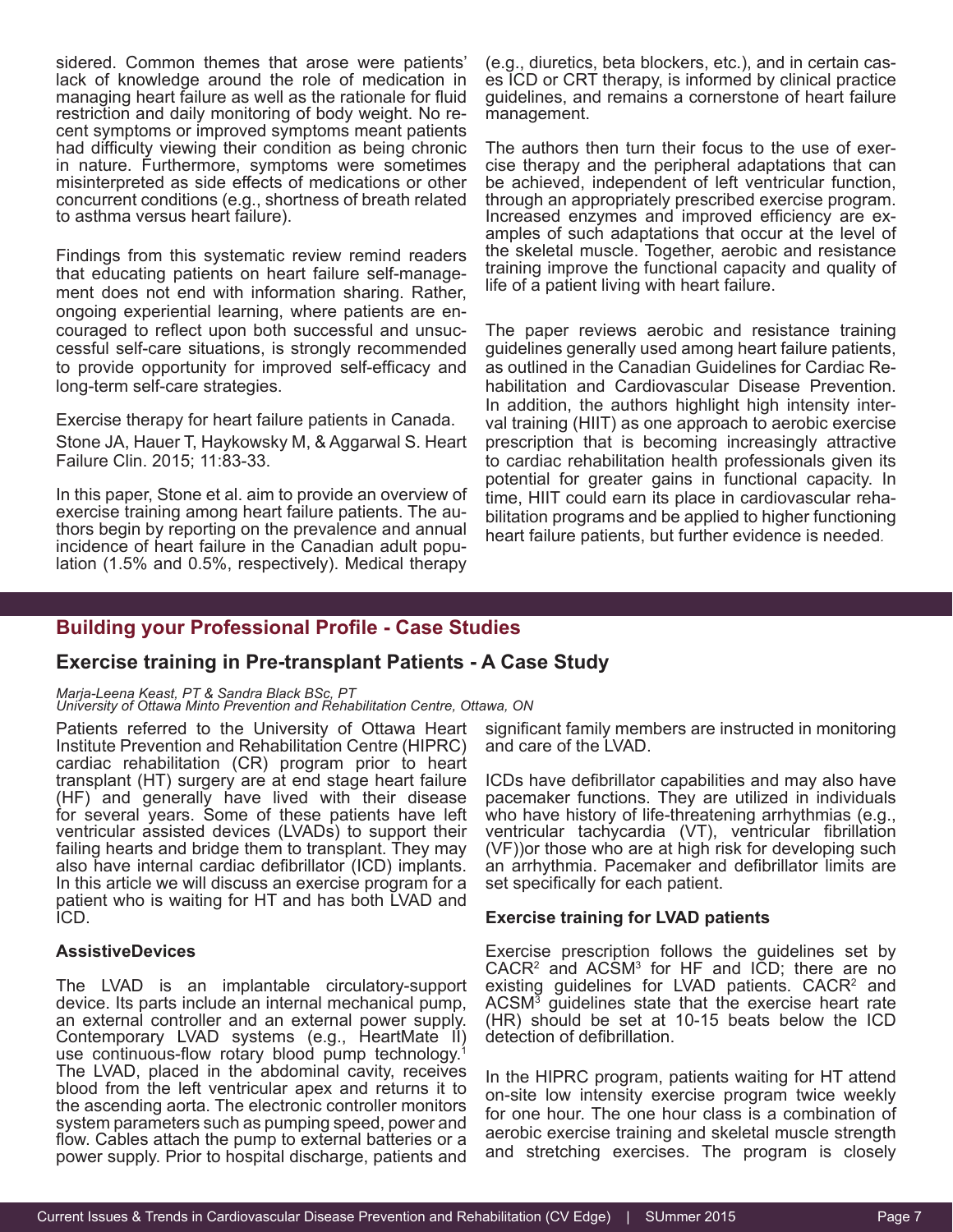supervised by the nurse and the physiotherapist. Telemetry monitoring is used initially during the first class. Blood pressure (BP) and HR assessment may be challenging and less reliable as the continuous flow rotary design of the LVAD diminishes or eliminates the arterial pulse.<sup>3</sup> The use of a doppler stethoscope can assist in more accurate BP and HR assessment. Exercise intensity is titrated to rating of perceived exertion (RPE) range 3 to 5 and to an asymptomatic level.

The LVAD pump is implanted in the abdominal cavity with percutaneous lead attachments and the patient carries the battery bag harnessed on the shoulders. This can cause some restriction in trunk movement and for core strength exercises. Range of motion (ROM) in the shoulders is relatively unimpeded and an upper extremity strength program is possible. Lower extremity exercise is without restrictions. Fast movements, large ballistic type of mobility exercise, and extreme ROM should be avoided. Resistance training should be limited to less than 10 lbs. In case of an emergency, each program should follow its own polices and procedures.

Exercise training goals for patients with LVAD waiting for HT are to maintain and increase skeletal muscle strength and endurance and to maintain or improve native heart function.4 Patients waiting for their transplant surgery may also have a need for emotional and/or vocational counseling.

#### **Case Presentation**

Mr. X., currently a 66 year old male, was initially referred to the CR program in 2005. He had a longstanding history of atrial fibrillation/flutter. In 2004 he suffered a cardiac arrest, had PCI to LAD and RCA and was diagnosed with CHF (LV severe global dysfunction). In 2004 he had an ICD insertion with an upgrade to bi-ventricular cardiac resyncronization therapy in 2008. LVEF in 2008 was 22%. In 2009 he had several episodes of VT including one episode of syncope due to VT. HeartMate II LVAD was inserted in August 2009. Mr. X.'s ICD settings are dual chamber pacing DDD system, lower rate is 70 bpm, upper rate 120 bpm, VT therapy is delivered at 150 bpm, VF therapy at 200 bpm. Past medical history includes hypertension, dyslipidemia, and resection of basal cell cancer.

He was referred to CR in 2005 post-MI and PCI, in 2007 for assessment of functional capacity and conditioning and in December 2009 following insertion of LVAD. Mr. X. has been referred to Social Work for adjustment counseling and Vocational Counsellor to discuss return to work vs retirement. In May 2010, his wife met with Social Work regarding transportation assistance for Mr. X. to attend the CR program.

#### **Exercise Prescription and Program**

Mr. X. attended exercise classes from June 2005 to August 2005; from December 2007 to March 2008 and started exercise classes again in February 2010. Six minute walk tests were performed as part of outcome measures (see Table 1). Mr. X.'s exercise HR was set at resting HR+20-30 beats and exercise intensity as per six minute walk test results.

In December 2007, Mr. X. was able to walk for 15 minutes on the treadmill at 2 mph with RPE of 4. At graduation he was walking for 25 min on the treadmill at 2 mph with RPE of 2-3. Home exercise program was 5 to 7 sessions per week with target HR of 50 to 54 bpm, training METS of 2.5 to 3, duration of 25 to 30 minutes of walking, stationary cycle or treadmill at 2 mph.

In February 2010, Mr. X. was walking slowly on an indoor track for 4-5 minutes in 3 intervals with RPE of 2-3. Currently he is walking for 20 minutes on the treadmill at 2 mph with RPE of 2 and 5-10 minutes slowly on an indoor track.

#### **Case Conclusion**

Mr. X. is making progress and has been able to improve his exercise endurance in the program. He is anxiously waiting to be listed for HT.

As the incidence of HF increases, CR programs will face new challenges in the management of these patients. In our program, we have been able to successfully incorporate HF patients in the existing structure including medical supervision and close monitoring of vital signs and weight changes. In any CR program, it is paramount to have the support of Heart Function Clinics in the overall management and care of the patient.

| <b>Date</b>             | 17 Dec 2007 | 19 Mar 2008 | 01 Feb 2010 | 19 May 2010 |
|-------------------------|-------------|-------------|-------------|-------------|
| Rest blood pressure     | 104/64      | 104/58      | 98/60       | 98/75       |
| Exercise blood pressure | 92/52       | 104/46      | 88/60       | 88/65       |
| Peak RPE                | 3/10        | 2/10        | 3/10        | 3/10        |
| Distance walked         | 366m        | 413m        | 303m        | 485m        |
| % predicted distance    | 75%         | 86%         | 60%         | 95%         |
| Peak MET                | 27          | 3.0         | 2.4         | 3.3         |

**Table 1 Six Minute Walk Tests**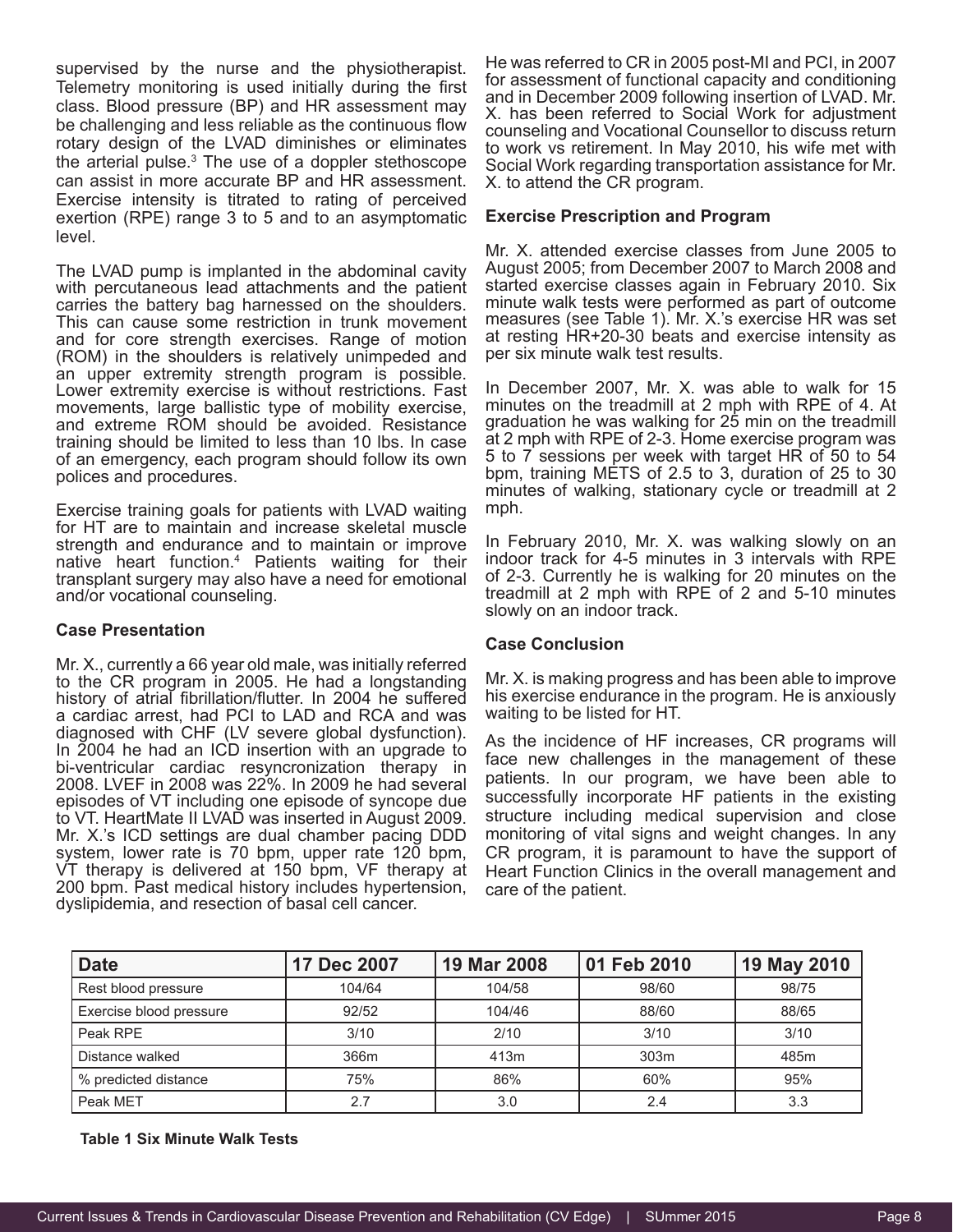#### **References:**

- 1. Haennel RG, Brassard CP, Tomczak CR et al. Chapter 14. Special Populations in Cardiac Rehabilitation. In: Canadian Guidelines for Cardiac Rehabilitation and Cardiovascular Disease Prevention. Eds. Stone JA, Arthur HM, & Suskin N. CACR. Winnipeg, MB. 2009.
- 2. ACSM's Guidelines for Exercise Testing and Prescription, 8thEdition. Chapter 8: Exercise Prescription Modifications for

Cardiac Patients

- 3. Slaughter MS, Pagani FD, Rogers JG et al. Clinical management of continuous-flow left ventricular assist devices in advanced heart failure. J Heart Lung Transplant 2010;29:S1-39.
- 4. de Jong N, Kirkels H, Lahpor J et al. Exercise Performance in patients with end-stage heart failure after implantation of left ventricular assist device and after heart transplantation: An outlook for permanent assisting? J Am Coll Cardiol 2001;37:1794-99.

## **Call for CACPR's CCRR Executive Co-Chair**

# **5 Year Term - Starting As Soon As Possible Volunteer Position**

#### **Roles**

- Develop strategic direction for the CCRR
- Define policies and procedures for CCRR in consultation with CACPR and the sub-committees
- Lead stakeholder engagement, including sponsors (current and new), linking with partner organisations, seeking collaborative opportunities
- Provide support to provincial organisations
- Champion the importance of quality monitoring and registries
- Chair the CCRR Executive committee
- Support the work of the liaison and research sub-committees
- Presentations at the annual meeting and with partner organisations
- Represent the CCRR to the CACPR board

#### **Qualifications and skills**

- Experience within a Cardiac rehab programme (knowing how programmes run)
- Passionate about the value of information in the context of care
- General management experience
- Experience with engaging stakeholders, e.g., pharmaceutical companies and other aligned organisations.
- •

# **If you are interested in the the volunteer position please send a Letter of Interest and your CV to Linda Smith, Executive Director at lsmith@cacpr.ca.**